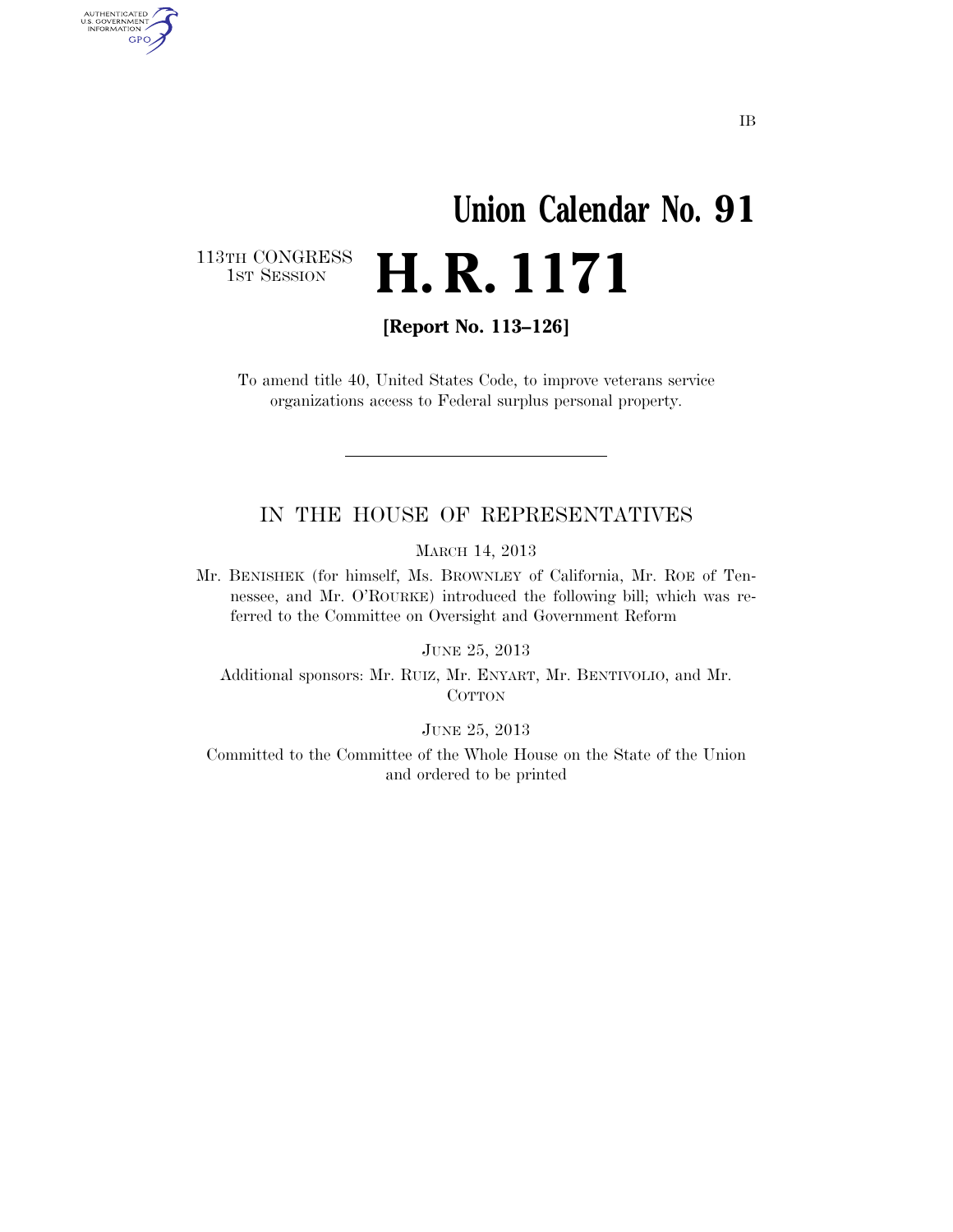## **A BILL**

2

To amend title 40, United States Code, to improve veterans service organizations access to Federal surplus personal property.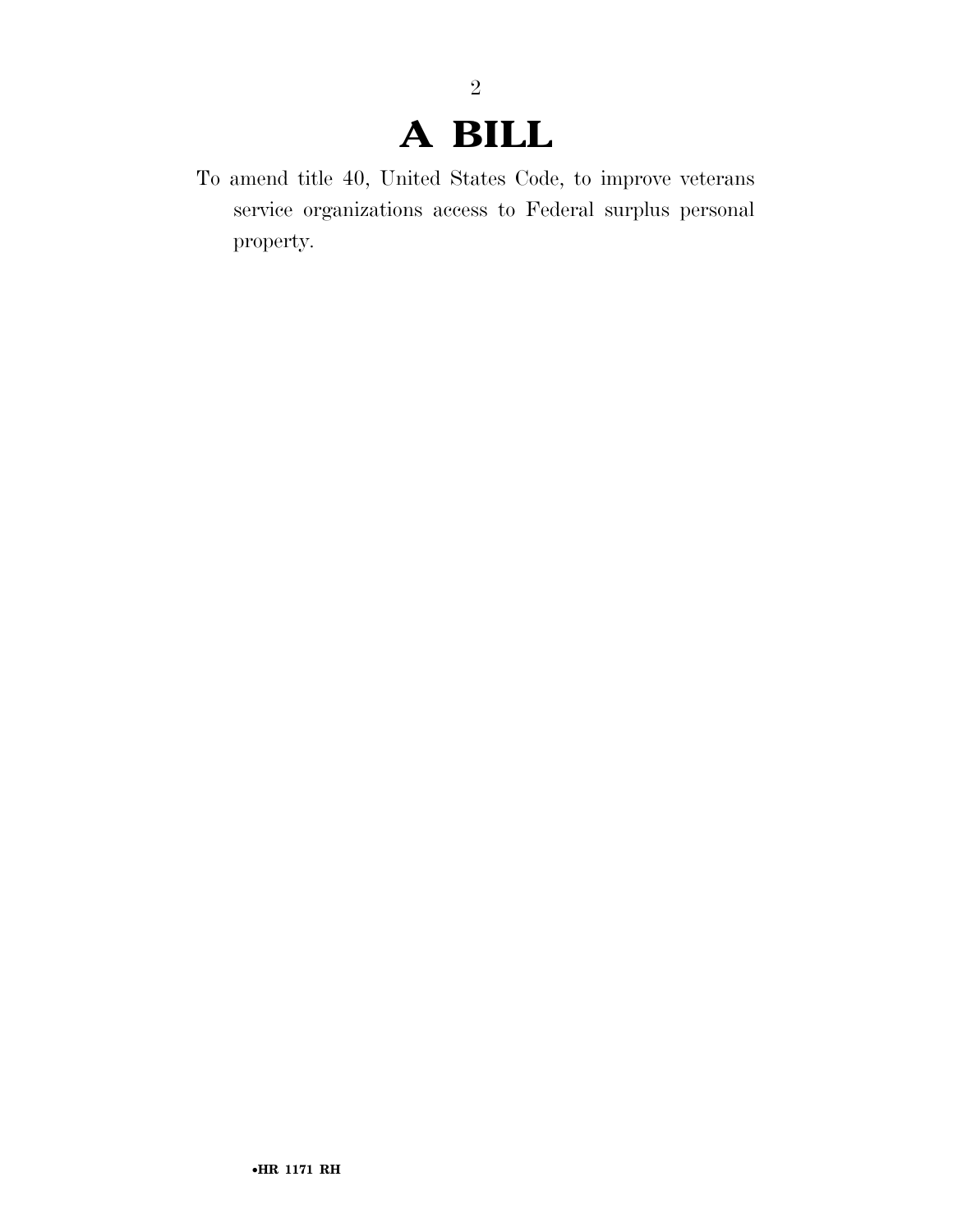| 1  | Be it enacted by the Senate and House of Representa-         |
|----|--------------------------------------------------------------|
| 2  | tives of the United States of America in Congress assembled, |
| 3  | <b>SECTION 1. SHORT TITLE.</b>                               |
| 4  | This Act may be cited as the "Formerly Owned Re-             |
| 5  | sources for Veterans to Express Thanks for Service Act       |
| 6  | of 2013" or the "FOR VETS Act of 2013".                      |
| 7  | SEC. 2. VETERANS ACCESS TO FEDERAL EXCESS AND SUR-           |
| 8  | PLUS PERSONAL PROPERTY.                                      |
| 9  | Section $549(c)(3)$ of title 40, United States Code, is      |
| 10 | amended-                                                     |
| 11 | (1) in subparagraph $(A)$ , by striking "or" at              |
| 12 | the end;                                                     |
| 13 | $(2)$ in subparagraph $(B)$ —                                |
| 14 | $(A)$ in clause (viii), by adding "or" at the                |
| 15 | end; and                                                     |
| 16 | $(B)$ by striking clause $(x)$ ; and                         |
| 17 | $(3)$ by adding at the end the following:                    |
| 18 | "(C) for purposes of providing services to                   |
| 19 | veterans (as defined in section $101$ of title 38),          |
| 20 | to an organization whose—                                    |
| 21 | "(i) membership comprises substan-                           |
| 22 | tially veterans; and                                         |
| 23 | "(ii) representatives are recognized by                      |
| 24 | the Secretary of Veterans Affairs under                      |
| 25 | section $5902$ of title 38.".                                |